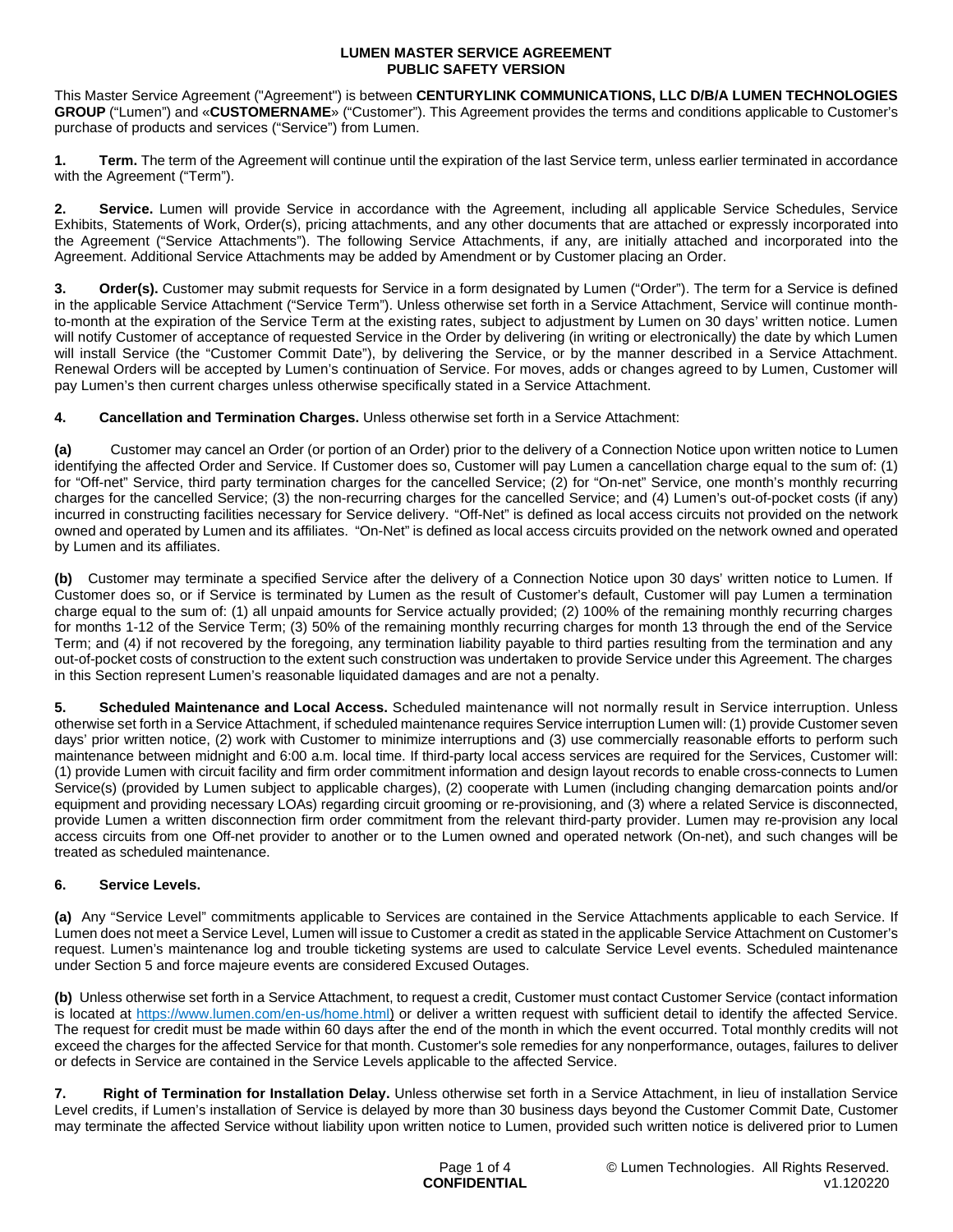delivering a Connection Notice for the affected Service. This Section will not apply where Lumen is constructing facilities to a new location not previously served by Lumen.

**8. Default.** If (a) Customer fails to make any payment when due and such failure continues for five business days after Lumen's written notice, or (b) either party fails to observe or perform any other material term of this Agreement and such failure continues for 30 days after the other party's written notice, then the non-defaulting party may: (i) terminate this Agreement and/or any Order, in whole or in part, and/or (ii) subject to Sections 9.1 (Damages Limitations) and 6 (Service Levels), pursue any remedies it may have at law or in equity.

**9. Liabilies and Disclaimers.** The remedies and limitations of liability for any claims arising between the parties are set forth below and, as may be applicable, in the Tariff, regulation, or statute.

**9.1** Damages Limitations. Neither party will be liable for any damages for lost profits, lost revenues, loss of goodwill, loss of anticipated savings, loss of data or cost of purchasing replacement services, or any indirect, incidental, special, consequential, exemplary or punitive damages arising out of the performance or failure to perform under this Agreement or Service Attachment. UNLESS OTHERWISE SET FORTH IN A SERVICE ATTACHMENT. CUSTOMER'S EXCLUSIVE REMEDIES FOR CLAIMS WILL BE LIMITED TO THE TOTAL MRCS OR USAGE CHARGES PAID BY CUSTOMER TO LUMEN FOR THE AFFECTED SERVICE IN THE ONE MONTH IMMEDIATELY PRECEDING THE OCCURRENCE OF THE EVENT GIVING RISE TO THE CLAIM. LUMEN'S LIABILITY FOR ANY LOSS OR DAMAGE ARISING FROM ERRORS, INTERRUPTIONS, DEFECTS, FAILURES, OR MALFUNCTIONS OF ANY SERVICE OR ANY PART OF A SERVICE CAUSED BY THE NEGLIGENCE OF LUMEN WILL NOT EXCEED THE GREATER OF \$50.00 OR AN AMOUNT EQUIVALENT TO THE PRO RATA CHARGES FOR THE SERVICE AFFECTED DURING THE TIME THE SERVICE WAS FULLY OR PARTIALLY INOPERATIVE. FURTHER LUMEN, ITS AFFILIATES, AGENTS AND CONTRACTORS PROVIDING SERVICES ASSOCIATED WITH ACCESS TO 911 EMERGENCY SERVICE WILL NOT HAVE ANY LIABILITY WHATSOEVER FOR ANY PERSONAL INJURY TO OR DEATH OF ANY PERSON, FOR ANY LOSS, DAMAGE OR DESTRUCTION OF ANY PROPERTY RELATING TO THE USE, LACK OF ACCESS TO OR PROVISION OF, 911 EMERGENCY SERVICE. IN ADDITION, LUMEN WILL NOT BE LIABLE FOR ANY DAMAGE THAT RESULTS FROM INFORMATION PROVIDED TO CUSTOMER BY ANY OTHER DATA PROVIDER(S).

**9.2 Disclaimer of Warranties.** LUMEN MAKES NO WARRANTIES OR REPRESENTATIONS, EXPRESS OR IMPLIED, EITHER IN FACT OR BY OPERATION OF LAW, STATUTORY OR OTHERWISE, INCLUDING BUT NOT LIMITED TO WARRANTIES OF MERCHANTABILITY, FITNESS FOR A PARTICULAR USE OR NON-INFRINGEMENT, EXCEPT THOSE EXPRESSLY SET FORTH IN THIS AGREEMENT OR ANY APPLICABLE SERVICE ATTACHMENT, CUSTOMER ASSUMES TOTAL RESPONSIBILITY FOR USE OF THE SERVICE. IF LUMEN INTEGRATES ANY RECORDS PROVIDED TO LUMEN BY ANY OTHER DATA PROVIDER, FOR INCLUSION IN THE CUSTOMER'S 9-1-1 DATA, LUMEN MAKES NO REPRESENTATION OR WARRANTY AND ASSUMES NO LIABILITY REGARDING THE ACCURACY OF THE DATA PROVIDED BY ANY OTHER DATA PROVIDER. IN ADDITION TO ANY OTHER DISCLAIMERS OF WARRANTY STATED IN THE AGREEMENT, LUMEN MAKES NO WARRANTY, GUARANTEE, OR REPRESENTATION, EXPRESS OR IMPLIED, THAT ALL SECURITY THREATS AND VULNERABILITIES WILL BE DETECTED OR THAT THE PERFORMANCE OF THE SERVICES WILL RENDER CUSTOMER'S SYSTEMS INVULNERABLE TO SECURITY BREACHES, OR THAT THE SERVICES WILL BE PROVIDED ERROR-FREE.

## **10. Billing and Payment.**

**10.1 Commencement of Billing.** Unless otherwise set forth in a Service Attachment, Lumen will deliver written or electronic notice (a "Connection Notice") to Customer when Service is installed, at which time billing will commence ("Service Commencement Date"). If Customer notifies Lumen within three days after delivery of the Connection Notice that Service is not functioning properly, Lumen will correct any deficiencies and, upon Customer's request, credit Customer's account in the amount of 1/30 of the applicable monthly recurring charge (MRC) for each day the Service did not function properly. If Lumen cannot complete installation due to Customer delay or inaction, Lumen may begin charging Customer for the Service, and Customer will pay such charges.

**10.2 Payment of Invoices and Disputes.** Unless otherwise set forth in a Service Attachment, invoices are delivered or made available monthly and due 30 days after the invoice date. Fixed charges are billed in advance and usage-based charges are billed in arrears. Customer's payments to Lumen must be made via an ACH transfer or any Lumen approved payment portal (e.g., Control Center) in the currency stated on the invoice. Lumen may charge administrative fees where Customer's payment and invoice preferences deviate from Lumen's standard practices. Past due amounts bear interest at 1.5% per month or the highest rate allowed by law (whichever is less). Lumen may charge Customer reasonable attorneys' fees and any third-party collection costs Lumen incurs in collecting such amounts. Customer is responsible for all charges regarding the Service, even if incurred as the result of unauthorized use. If Customer reasonably disputes an invoice, Customer must pay the undisputed amount and submit written notice of the disputed amount (with details of the nature of the dispute and the Services and invoice(s) disputed). Disputes must be submitted in writing within 90 days from the date of the invoice. If Lumen determines in good faith that a disputed charge was billed correctly, Customer must pay such amounts within 10 days after Lumen provides notice of such determination. Customer may not offset disputed amounts from one invoice against payments due on the same or another account.

**10.3 Taxes and Fees.** Customer is responsible for all taxes and fees arising in any jurisdiction imposed on Customer, Lumen, or a Lumen affiliate incident to the provision, sale or use of Service. This includes value added, consumption, sales, use, gross receipts, withholding, excise, ad valorem, franchise or other taxes, fees, duties or surcharges (e.g., regulatory and 911 surcharges), along with similar charges stated in a Service Attachment (collectively "Taxes and Fees"). This does not include taxes based on Lumen's net income. Some Taxes

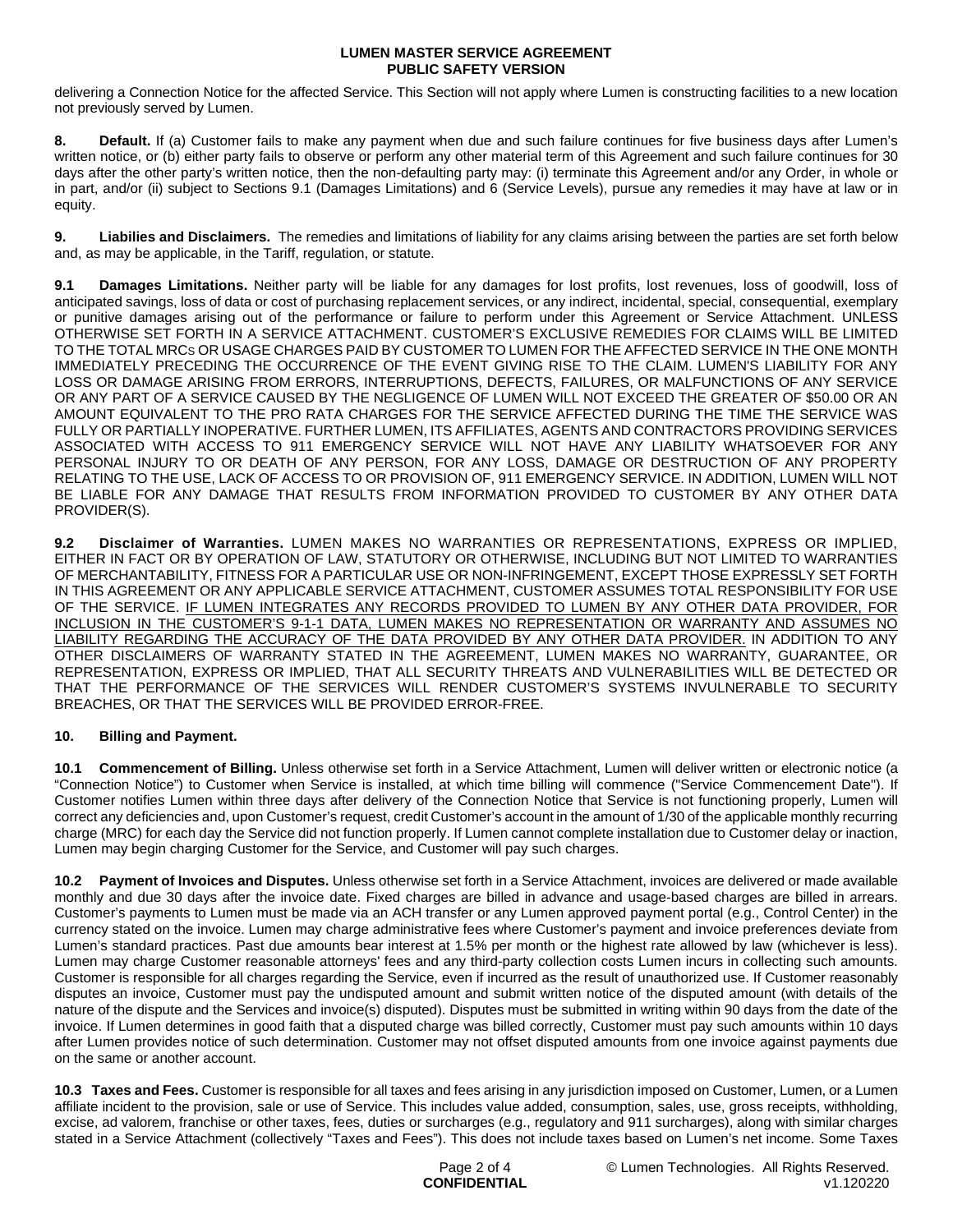and Fees, and costs of administering them, are recovered through a percentage surcharge(s) on the charges for Service. If Customer is required by law to make any deduction or withholding of withholding Taxes from any payment due under this Agreement to Lumen, then, Customer must increase the gross amount payable so that, after any deduction or withholding for such withholding Taxes, the net amount paid to Lumen will not be less than Lumen would have received had no such deduction or withholding been required. Charges for Service are exclusive of Taxes and Fees. Customer may present Lumen with an exemption certificate that eliminates Lumen's obligation to pay certain Taxes and Fees. The exemption will apply prospectively. For additional details on taxes and surcharges that are assessed, visit [www.lumen.com/taxes](http://www.lumen.com/taxes).

**10.4 Non-Appropriations.** Customer intends to satisfy its obligations under this Agreement for its entire Term. For each fiscal period for Customer: (a) Customer agrees to include in its budget request appropriations sufficient to cover Customer's obligations under this Agreement; (b) Customer agrees to use all reasonable and lawful means to secure these appropriations; (c) Customer agrees it will not use non-appropriations as a means of terminating this Agreement in order to acquire functionally equivalent products or services from a third party. Customer reasonably believes that sufficient funds to discharge its obligations can and will lawfully be appropriated and made available for this purpose. In the event that Customer is appropriated insufficient funds, by appropriation, appropriation limitation or grant, to continue payments under this Agreement and has no other funding source lawfully available to it for such purpose (as evidenced by notarized documents provided by Customer and agreed to by Lumen), Customer may terminate this Agreement without incurring any termination charges by giving Lumen not less than 30 days' prior written notice. Upon termination and to the extent of lawfully available funds, Customer will remit all amounts due and all costs reasonably incurred by Lumen through the date of termination.

**10.5 Regulatory and Legal Changes.** If changes in applicable law, regulation, rule or order materially affect delivery of Service, the parties will negotiate appropriate changes to this Agreement. If the parties cannot reach agreement within 30 days after Lumen's notice requesting renegotiation, Lumen may, on a prospective basis after such 30-day period, pass any increased delivery costs on to Customer. If Lumen does so, Customer may terminate the affected Service on notice to Lumen delivered within 30 days of the cost increase taking effect.

**11. Customer Premises; Title to Equipment.** If access to non-Lumen facilities is required for the installation, maintenance, grooming, movement, upgrade and/or removal of Lumen network or equipment, Customer will, at its expense: (a) secure such right of access and (b) arrange for the provision and maintenance of power and HVAC as needed for the proper operation of such equipment and network. Title to Lumen-provided equipment (including software) remains with Lumen. Customer will not create or permit to be created any encumbrances on Lumen-provided equipment.

**12. Acceptable Use Policy and Data Protection.** Customer must comply with the Acceptable Use Policy ("AUP"), which is available at https://www.centurylink.com/aboutus/legal/acceptable-use-policy.html, for Services purchased under this Agreement. Lumen may reasonably modify this policy to ensure compliance with applicable laws and regulations and to protect Lumen's network and customers. If Customer will use the Services to process personal data subject to privacy or data protection law that requires specific terms in place with service providers, Customer is responsible for requesting such terms from Lumen.

**13. Critical 9-1-1 Circuits.** The Federal Communications Commission's 9-1-1 reliability rules mandate the identification and tagging of certain circuits or equivalent data paths that transport 9-1-1 calls and information ("9-1-1 Data") to public safety answering points. These circuits or equivalent data paths are defined as Critical 911 Circuits in 47 C.F.R. Section 12.4(a)(5). Lumen policies require tagging of any circuits or equivalent data paths used to transport 9-1-1 Data. Customer will cooperate with Lumen regarding compliance with these rules and policies and will notify Lumen of all Services Customer purchases under this Agreement utilized as Critical 911 Circuits or for 9-1-1 Data.

**14. International Services.** For Services provided outside the United States, Customer or its local affiliate may be required to enter into a separate local country addendum/agreement (as approved by local authorities) ("LCA") with the respective Lumen affiliate that provides the local Service(s). Such Lumen affiliate will invoice Customer or its local affiliate for the respective local Service(s).

# **15. General Terms.**

**15.1 Force Majeure.** Neither party will be liable, nor will any credit allowance or other remedy be extended, for any failure of performance or equipment due to causes beyond such party's reasonable control ("force majeure event").

**15.2 Assignment and Resale.** Neither party may assign its rights or obligations under this Agreement or any Service Attachment without the prior written consent of the other party, which will not be unreasonably withheld. However, either party may assign its rights and obligations under this Agreement or any Order without the consent of the other party: (1) to any subsidiary, parent, or affiliate that controls, is controlled by, or is under common control with that party; (2) pursuant to the sale or transfer of substantially all of the business or relevant assets of that party; or (3) pursuant to any financing, merger, or reorganization of that party. This Agreement and all Service Attachments will apply to any permitted transferees or assignees. Any assignee of Customer must have a financial standing and creditworthiness equal to or better than Customer's. Unless otherwise set forth in a Service Attachment, Customer may provide Service to third parties or use the Services in connection with goods or services provided by Customer to third parties ("Customer Provided Services"). To the extent permitted under law, Customer will be responsible for any claims arising from or related to any Customer Provided Services. If Customer sells telecommunications services, Customer certifies that it has filed all required documentation and will at all times have the requisite authority with appropriate regulatory agencies respecting the same. Nothing in this Agreement confers upon any third party any right, benefit or remedy.